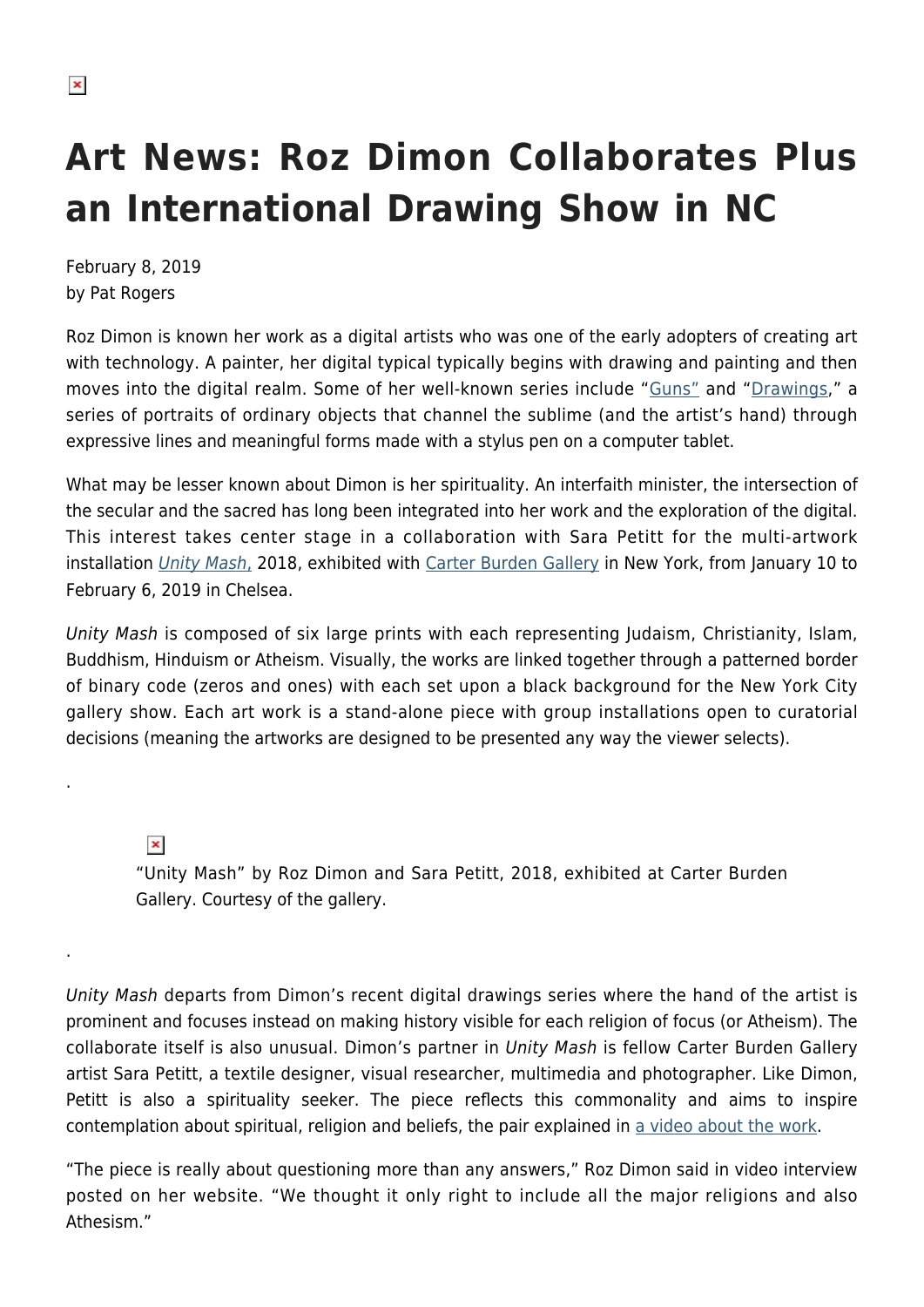The incorporation of binary code (ones and zeros) is an integral part of Unity Mash as it binds all the individual works together through a visual representation of the universality of the human condition. It also serves to link the ancient with the contemporary and heightens awareness of the human drive to bond with each other.

"The ones and zeros are the sort of digital conduits; the new digital language and interface of today that makes us all one on this planet, where we can't just say this is the only way, no matter what your core beliefs are," Dimon said in [the video.](https://www.rozdimon.com/)

 $\pmb{\times}$ 

.

.

.

"Unity Mash" by Roz Dimon and Sara Pettit, 2018. Courtesy of the artist.

Roz Dimon has been an innovator in the fine art world of New York City for over 30 years, moving to New York in the early eighties to begin working and training in digital media. Acknowledged as a digital art pioneer, Dimon frequently lectures, teaches or speaks about digital art. This month, Dimon will be part of a panel discussing "DIGITAL ART: New Dimensions" on February 13, 2018 as part of the College Art Association Conference in New York.

She has taught digital art as a professor at Pratt Institute and Marymount Manhattan College in New York and lectured or presented her digital work at The School of Visual Arts, The International Symposium of Electronic Arts, International SIGGRAPH and more. Her art has been exhibited nationally and is held in numerous private and public collections. To see more art by Roz Dimon click [here.](https://www.artsy.net/artist/roz-dimon)

[Sara Petitt](http://www.fitnyc.edu/fabric-styling/sara-petitt.php) as a BFA in Fine Arts from Bennington College and studied photography at the International Center for Photography and private teachers. She has worked as a textile designer and Stylist/Design Director for major textile companies and has taught and given lectures on design nationally and internationally. She is a tenured professor at the Fashion Institute of Technology. As an artist, Petitt has shown extensively in New York and has work in private collections. To see more art by Sara Pettit, click [here.](https://www.artsy.net/artist/sara-petitt)

In addition to the [Carter Burden Gallery](http://www.carterburdengallery.org/) exhibition, Dimon's work was selected for inclusion in an international drawing show jured by Claire Gilman, curator of The Drawing Center. "Drawing Discourse" drew submissions from 400 artists hailing from 13 countries, according to [organizers at](https://www.unca.edu/events-and-news/event/drawing-discourse-2019/) [UNC Asheville.](https://www.unca.edu/events-and-news/event/drawing-discourse-2019/) The exhibition is the 10th annual juried show offered by UNC Asheville in Asheville, NC and is exhibited at Holden Arts Center Gallery at Warren Wilson College in Swannanoa, NC. The show opened on January 18 and continues on view through February 17, 2019.

Dimon's Stephen's Small Lovable, 2015, from her "Guns" Series was selected for the show.